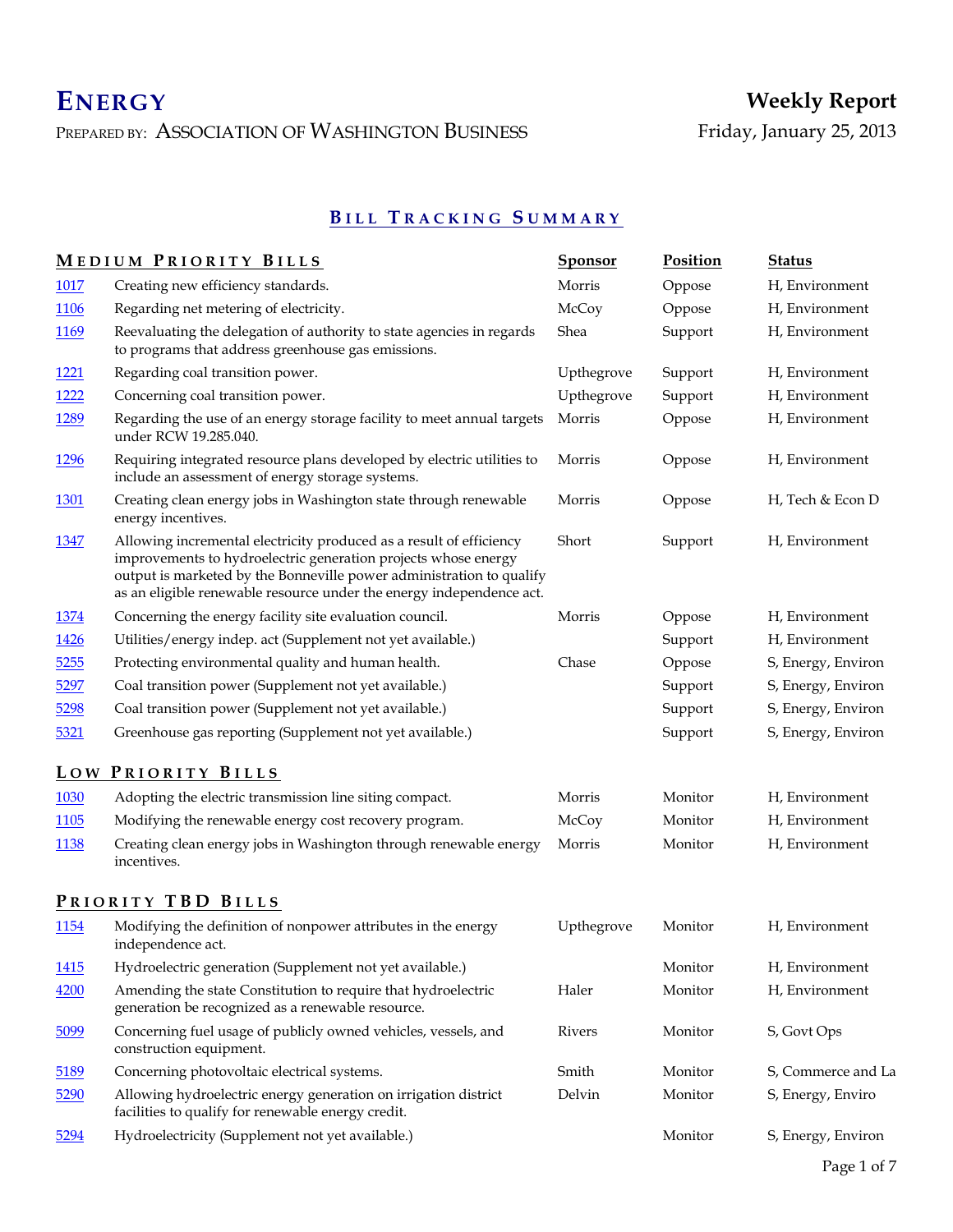## **C A L E N D A R I T E M S**

| 1/28/2013 5099 | Publicly owned vehicles/fuel | Governmental Operations                  | $10:00 \text{ AM}$ | SHR 2 |
|----------------|------------------------------|------------------------------------------|--------------------|-------|
| 1/29/2013 1296 | Integrated resource plans    | Environment                              | $9:00$ AM          | HHR C |
| 1/29/2013 1301 | Clean energy jobs            | Technology & Economic Development        | $10:00 \text{ AM}$ | HHR C |
| 1/30/2013 1017 | Efficiency standards         | Environment                              | $1:30$ PM          | HHR C |
| 1/31/2013 1374 | Energy facil site eval cncl  | Environment                              | $10:00$ AM         | HHR C |
| 1/31/2013 5290 | Hydroelectric generation     | Energy, Environment & Telecommunications | $1:30$ PM          | SHR 4 |

## **B I L L T R A C K I N G D E T A I L S**

### **1017 E F F I C I E N C Y S T A N D A R D S M O R R I S**

Representative Morris

Creates new efficiency standards for battery charger systems, water closets, and urinals. Authorizes a city or county to enact an ordinance authorizing the sale and installation of nonlow consumption water closets or urinals.

### **Comments**

Creates new efficiency standards for battery charger systems, water closets, and urinals. Authorizes a city or county to enact an ordinance authorizing the sale and installation of nonlow consumption water closets or urinals. **Full Text URL:** [http://www.leg.wa.gov/pub/billinfo/2013-14/Pdf/Bills/House Bills/1017.pdf](http://www.leg.wa.gov/pub/billinfo/2013-14/Pdf/Bills/House%20Bills/1017.pdf)

**1030 E L E C T R I C T R A N S M I S S I O N L I N E S M O R R I S**

Representative Morris

Adopts the electric transmission line siting compact.

### **Comments**

Adopts the electric transmission line siting compact. **Full Text URL:** [http://www.leg.wa.gov/pub/billinfo/2013-14/Pdf/Bills/House Bills/1030.pdf](http://www.leg.wa.gov/pub/billinfo/2013-14/Pdf/Bills/House%20Bills/1030.pdf)

| 1105 | RENEWABLE ENERGY COST RECVRY | MCCOY |
|------|------------------------------|-------|
|------|------------------------------|-------|

Representatives McCoy, Morris, Wylie, Ryu, and Pollet

Modifies provisions relating to the renewable energy cost recovery program. Creates a renewable energy system cost recovery incentive program to be administered by the department of commerce.

### **Comments**

Modifies provisions relating to the renewable energy cost recovery program. Creates a renewable energy system cost recovery incentive program to be administered by the department of commerce. **Full Text URL:** [http://www.leg.wa.gov/pub/billinfo/2013-14/Pdf/Bills/House Bills/1105.pdf](http://www.leg.wa.gov/pub/billinfo/2013-14/Pdf/Bills/House%20Bills/1105.pdf)

## **1106 N E T M E T E R I N G O F E L E C T R I C I T Y M C C O Y**

Representatives McCoy, Morris, Ryu, and Hudgins

Excludes a third-party owner of a customer-sited renewable energy facility from the definition of "electrical company" for purposes of chapter 80.60 RCW (net metering of electricity).

Changes the cumulative generating capacity available to net metering systems.

Changes meter aggregation for customer-generators participating in certain generating facilities.

## **Comments**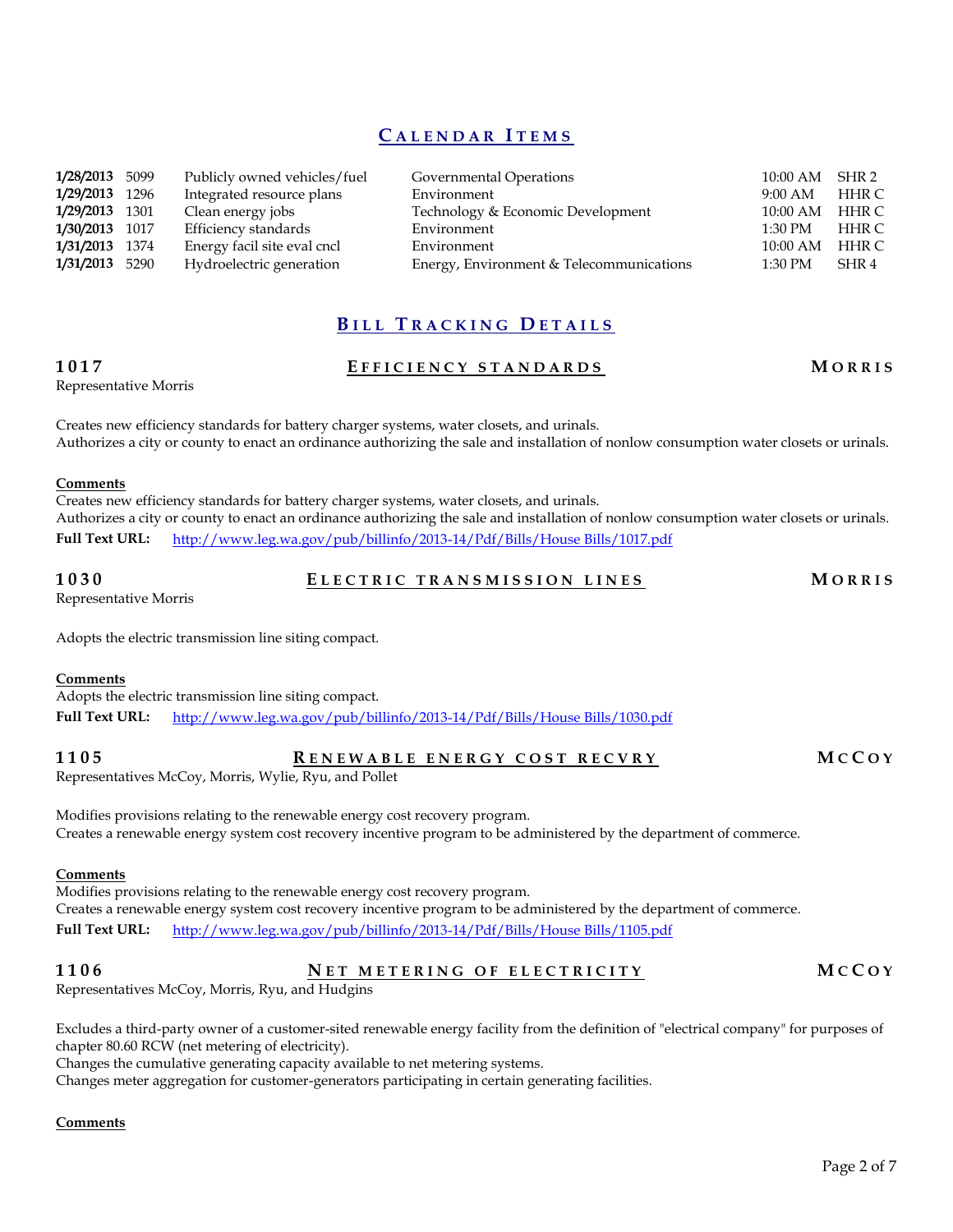Excludes a third-party owner of a customer-sited renewable energy facility from the definition of "electrical company" for purposes of chapter 80.60 RCW (net metering of electricity).

Changes the cumulative generating capacity available to net metering systems.

Changes meter aggregation for customer-generators participating in certain generating facilities.

**Full Text URL:** [http://www.leg.wa.gov/pub/billinfo/2013-14/Pdf/Bills/House Bills/1106.pdf](http://www.leg.wa.gov/pub/billinfo/2013-14/Pdf/Bills/House%20Bills/1106.pdf)

### **1138 C L E A N E N E R G Y J O B S M O R R I S**

Representatives Morris, Ryu, Hudgins, and Freeman

Modifies application and qualification requirements for the renewable energy system cost recovery light and power business tax credit and extends the expiration date for the credit.

### **Comments**

Modifies application and qualification requirements for the renewable energy system cost recovery light and power business tax credit and extends the expiration date for the credit.

**Full Text URL:** [http://www.leg.wa.gov/pub/billinfo/2013-14/Pdf/Bills/House Bills/1138.pdf](http://www.leg.wa.gov/pub/billinfo/2013-14/Pdf/Bills/House%20Bills/1138.pdf)

**1154 N O N P O W E R A T T R I B U T E S U P T H E G R O V E**

Representatives Upthegrove and Ryu

Provides exclusions to the definition of "nonpower attributes" for purposes of the energy independence act.

### **Comments**

Provides exclusions to the definition of "nonpower attributes" for purposes of the energy independence act. **Full Text URL:** [http://www.leg.wa.gov/pub/billinfo/2013-14/Pdf/Bills/House Bills/1154.pdf](http://www.leg.wa.gov/pub/billinfo/2013-14/Pdf/Bills/House%20Bills/1154.pdf)

**1169 G R E E N H O U S E G A S E M I S S I ONS S H E A**

Representatives Shea, Taylor, Overstreet, Short, and Haler

Establishes the Washington state energy freedom act.

Prohibits state agencies from implementing a cap and trade system, regulating motor vehicle fuel economy, or otherwise addressing greenhouse gas emissions without direct and specific legislative authority to conduct the activity.

### **Comments**

Establishes the Washington state energy freedom act.

Prohibits state agencies from implementing a cap and trade system, regulating motor vehicle fuel economy, or otherwise addressing greenhouse gas emissions without direct and specific legislative authority to conduct the activity. **Full Text URL:** [http://www.leg.wa.gov/pub/billinfo/2013-14/Pdf/Bills/House Bills/1169.pdf](http://www.leg.wa.gov/pub/billinfo/2013-14/Pdf/Bills/House%20Bills/1169.pdf)

**1221 C O A L T R A N S I T I O N P O W E R U P T H E G R O V E**

Representatives Upthegrove and Short

Modifies the energy independence act by revising the definition of "load" and adding a definition for "coal transition power."

### **Comments**

Modifies the energy independence act by revising the definition of "load" and adding a definition for "coal transition power." **Companion Bill:** 5298 Coal transition power S, Energy, Environ **Full Text URL:** [http://www.leg.wa.gov/pub/billinfo/2013-14/Pdf/Bills/House Bills/1221.pdf](http://www.leg.wa.gov/pub/billinfo/2013-14/Pdf/Bills/House%20Bills/1221.pdf)

**1222 C O A L T R A N S I T I O N P O W E R U P T H E G R O V E**

Representatives Upthegrove and Short

Addresses coal transition power with regard to qualifying utilities under the energy independence act.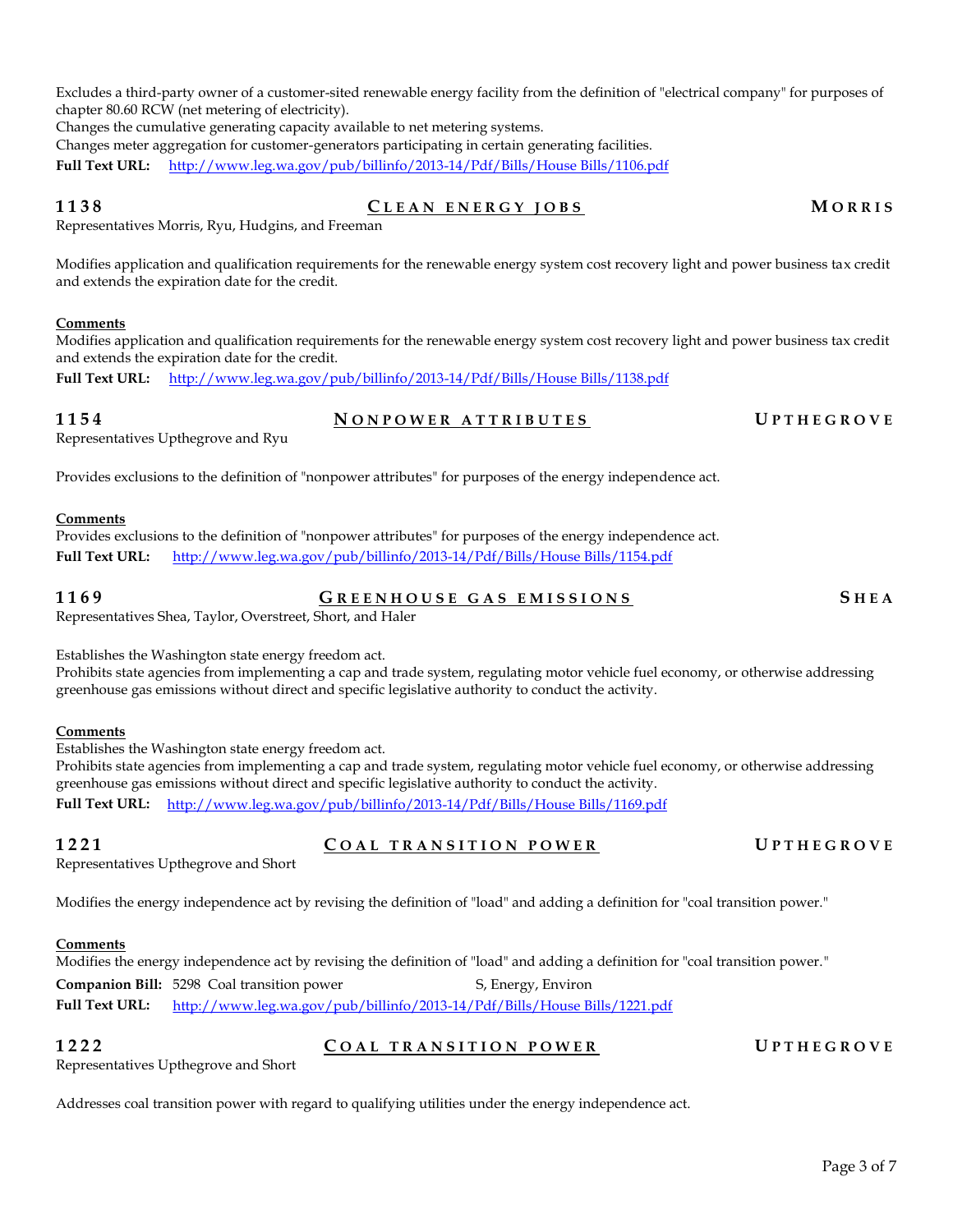Addresses coal transition power with regard to qualifying utilities under the energy independence act.

**Companion Bill:** 5297 Coal transition power S, Energy, Environ **Full Text URL:** [http://www.leg.wa.gov/pub/billinfo/2013-14/Pdf/Bills/House Bills/1222.pdf](http://www.leg.wa.gov/pub/billinfo/2013-14/Pdf/Bills/House%20Bills/1222.pdf)

**1289 E N E R G Y S T O R A G E F A C I L I T Y M O R R I S**

Representatives Morris, Ryu, and Liias

Authorizes a qualifying utility, under the energy independence act, to count electricity dispatched to an electrical transmission or distribution system from an energy storage facility at two and one-half times the facility's output, if certain conditions are met.

### **Comments**

Authorizes a qualifying utility, under the energy independence act, to count electricity dispatched to an electrical transmission or distribution system from an energy storage facility at two and one-half times the facility's output, if certain conditions are met. **Full Text URL:** [http://www.leg.wa.gov/pub/billinfo/2013-14/Pdf/Bills/House Bills/1289.pdf](http://www.leg.wa.gov/pub/billinfo/2013-14/Pdf/Bills/House%20Bills/1289.pdf)

**1296 I N T E G R A T E D R E S O U R C E P L A N S M O R R I S**

Representatives Morris, Ryu, and Fey

Requires an electric utility's integrated resource plan to include an assessment of energy storage systems on the utility and distributed generation scale.

### **Comments**

Requires an electric utility's integrated resource plan to include an assessment of energy storage systems on the utility and distributed generation scale.

**Full Text URL:** [http://www.leg.wa.gov/pub/billinfo/2013-14/Pdf/Bills/House Bills/1296.pdf](http://www.leg.wa.gov/pub/billinfo/2013-14/Pdf/Bills/House%20Bills/1296.pdf)

**1301 C L E A N E N E R G Y J O B S M O R R I S**

Representatives Morris, Ryu, McCoy, Hudgins, Morrell, and Pollet

Promotes the development of clean energy jobs in the state by: (1) Modifying a tax credit encouraging energy consumers to meet their on-site electricity demands by installing renewable energy systems;

(2) Establishing a fund to incubate clean energy manufacturing in the state by awarding tax credits through a competitive process that gives preference to systems built in the state; and

(3) Establishing performance milestones to measure the level of success achieved.

Creates the green jobs tax credit account within the sustainable energy trust program.

### **Comments**

Promotes the development of clean energy jobs in the state by: (1) Modifying a tax credit encouraging energy consumers to meet their on-site electricity demands by installing renewable energy systems;

(2) Establishing a fund to incubate clean energy manufacturing in the state by awarding tax credits through a competitive process that gives preference to systems built in the state; and

(3) Establishing performance milestones to measure the level of success achieved.

Creates the green jobs tax credit account within the sustainable energy trust program.

**Full Text URL:** [http://www.leg.wa.gov/pub/billinfo/2013-14/Pdf/Bills/House Bills/1301.pdf](http://www.leg.wa.gov/pub/billinfo/2013-14/Pdf/Bills/House%20Bills/1301.pdf)

**1347 H Y D R O E L E C T R I C G E N E R A T I O N / B P A S H O R T**

Representatives Short, Takko, Kretz, Kristiansen, Klippert, Pike, Haler, Angel, Harris, Smith, Hayes, Magendanz, Vick, Buys, Schmick, Holy, Warnick, Dahlquist, Shea, Condotta, Fagan, and Parker

Authorizes a qualifying utility, under the energy independence act, to use certain eligible renewable resources to meet its compliance obligation with regard to annual targets.

Prohibits a qualifying utility from transferring or selling these eligible renewable resources to another utility for compliance purposes.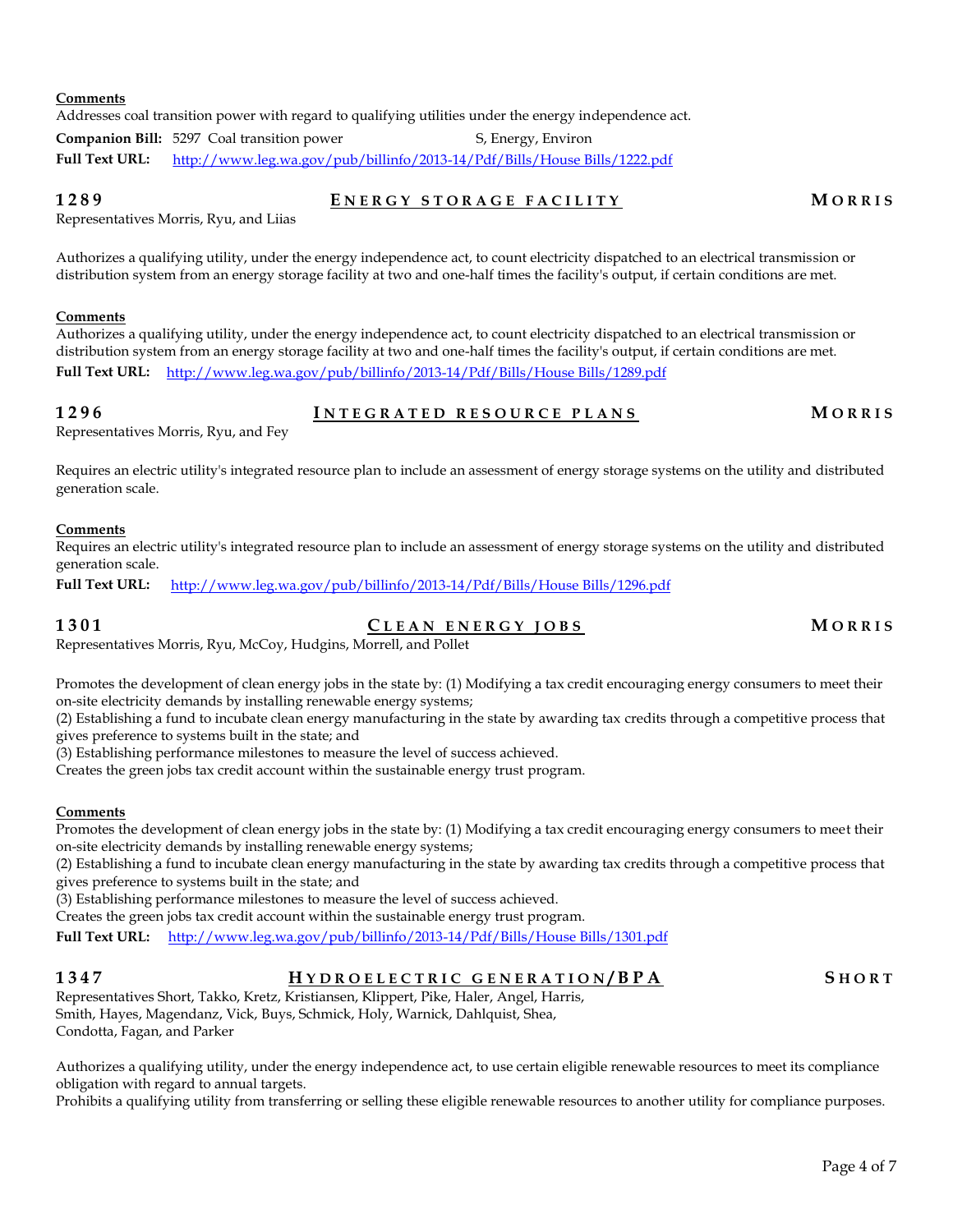### **Comments**

Authorizes a qualifying utility, under the energy independence act, to use certain eligible renewable resources to meet its compliance obligation with regard to annual targets.

Prohibits a qualifying utility from transferring or selling these eligible renewable resources to another utility for compliance purposes. **Full Text URL:** [http://www.leg.wa.gov/pub/billinfo/2013-14/Pdf/Bills/House Bills/1347.pdf](http://www.leg.wa.gov/pub/billinfo/2013-14/Pdf/Bills/House%20Bills/1347.pdf)

### **1374 E N E R G Y F A C I L S I T E E V A L C N C L M O R R I S**

Representatives Morris and Fey

Finds that there is a critical need for infrastructure to ensure the safe and reliable operations of electrical generation and energy transmission systems in the state and the region.

Changes the composition and duties of the energy facility site evaluation council.

### **Comments**

Finds that there is a critical need for infrastructure to ensure the safe and reliable operations of electrical generation and energy transmission systems in the state and the region.

Changes the composition and duties of the energy facility site evaluation council.

**Full Text URL:** [http://www.leg.wa.gov/pub/billinfo/2013-14/Pdf/Bills/House Bills/1374.pdf](http://www.leg.wa.gov/pub/billinfo/2013-14/Pdf/Bills/House%20Bills/1374.pdf)

## **1415 H Y D R O E L E C T R I C G E N E R A T I O N**

(Supplement not yet available.)

**Comments**

(Digest not yet available.)

**Companion Bill:** 5290 Hydroelectric generation S, Energy, Enviro **Full Text URL:** [http://www.leg.wa.gov/pub/billinfo/2013-14/Pdf/Bills/House Bills/1415.pdf](http://www.leg.wa.gov/pub/billinfo/2013-14/Pdf/Bills/House%20Bills/1415.pdf)

## **1426 U T I L I T I E S / E N E R G Y I N D E P . A C T**

(Supplement not yet available.) **Comments** (Digest not yet available.) **Full Text URL:** [http://www.leg.wa.gov/pub/billinfo/2013-14/Pdf/Bills/House Bills/1426.pdf](http://www.leg.wa.gov/pub/billinfo/2013-14/Pdf/Bills/House%20Bills/1426.pdf)

**4200 H Y D R O E L E C T R I C G E N E R A T I O N H A L E R**

Representative Haler

Proposes an amendment to the state Constitution to require that hydroelectric generation be recognized as a renewable resource.

### **Comments**

Proposes an amendment to the state Constitution to require that hydroelectric generation be recognized as a renewable resource. **Full Text URL:** [http://www.leg.wa.gov/pub/billinfo/2013-14/Pdf/Bills/House Bills/4200.pdf](http://www.leg.wa.gov/pub/billinfo/2013-14/Pdf/Bills/House%20Bills/4200.pdf)

### **5099 P U B L I C L Y O W N E D V E H I C L E S / F U E L R I V E R S**

Senator Rivers

Exempts from certain fuel usage requirements, police, fire, and other emergency response vehicles; engine retrofits that would void warranties; and conventional vehicles and equipment owned before June 1, 2018. Requires local government subdivisions to determine whether meeting fuel usage requirements is practicable.

### **Comments**

Exempts from certain fuel usage requirements, police, fire, and other emergency response vehicles; engine retrofits that would void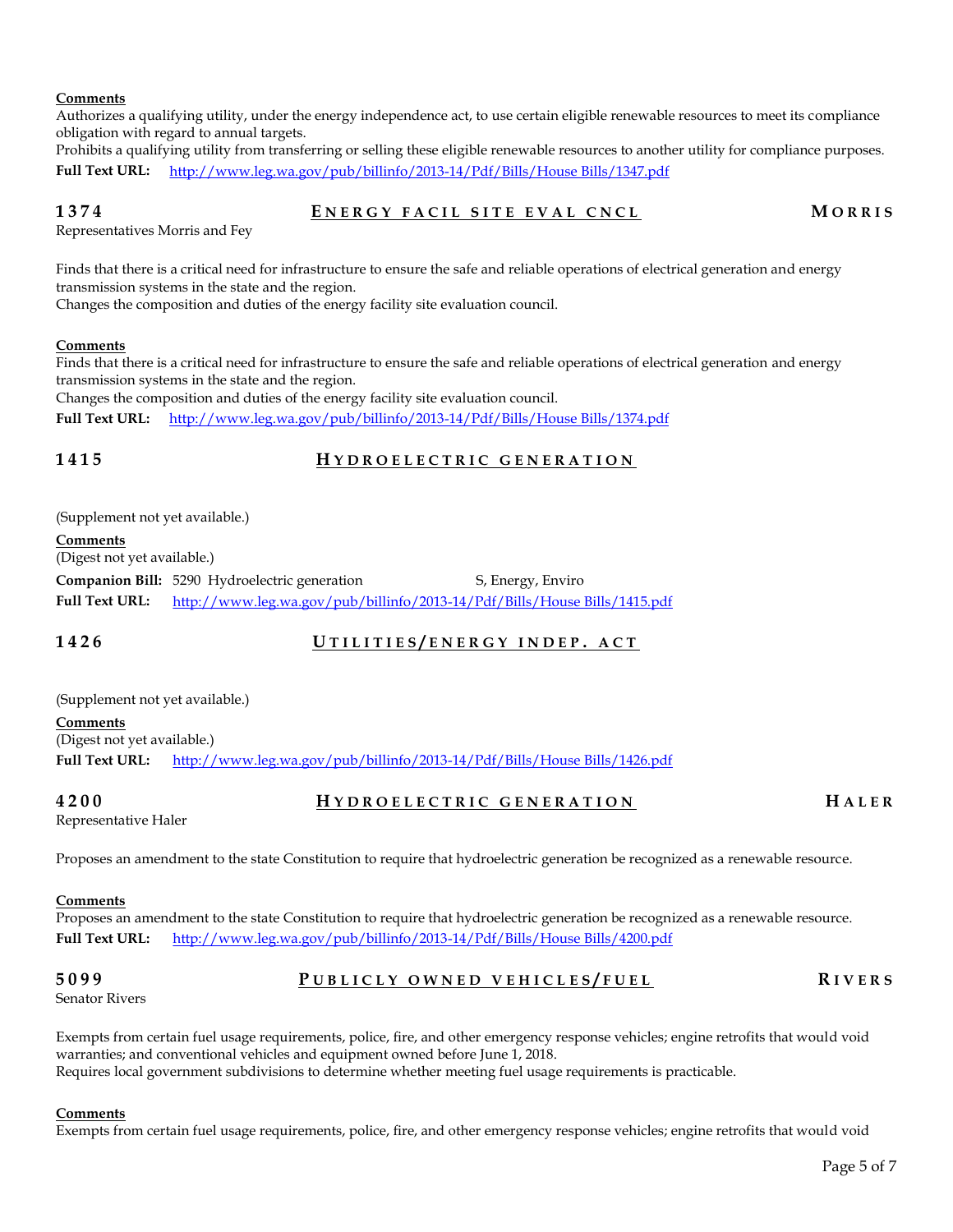warranties; and conventional vehicles and equipment owned before June 1, 2018. Requires local government subdivisions to determine whether meeting fuel usage requirements is practicable. **Full Text URL:** [http://www.leg.wa.gov/pub/billinfo/2013-14/Pdf/Bills/Senate Bills/5099.pdf](http://www.leg.wa.gov/pub/billinfo/2013-14/Pdf/Bills/Senate%20Bills/5099.pdf)

## **5189 P H O T O V O L T A I C E L E C T R . S Y S T E M S S M I T H**

Senators Smith, Benton, Braun, Becker, Padden, Hill, Bailey, Sheldon, Dammeier, Honeyford, and Roach

Allows a person with a valid limited energy system electrician certificate or a valid telecommunications electrician certificate to obtain an endorsement from the department of labor and industries allowing the person to install, maintain, replace, or repair photovoltaic electrical systems.

### **Comments**

Allows a person with a valid limited energy system electrician certificate or a valid telecommunications electrician certificate to obtain an endorsement from the department of labor and industries allowing the person to install, maintain, replace, or repair photovoltaic electrical systems.

**Full Text URL:** [http://www.leg.wa.gov/pub/billinfo/2013-14/Pdf/Bills/Senate Bills/5189.pdf](http://www.leg.wa.gov/pub/billinfo/2013-14/Pdf/Bills/Senate%20Bills/5189.pdf)

## **5255 E N V I R O N M E N T Q U A L I T Y & H E A L T H C H A S E**

Senator Chase

Requires agencies to implement environmental quality and public health policies.

### **Comments**

Requires agencies to implement environmental quality and public health policies. **Full Text URL:** [http://www.leg.wa.gov/pub/billinfo/2013-14/Pdf/Bills/Senate Bills/5255.pdf](http://www.leg.wa.gov/pub/billinfo/2013-14/Pdf/Bills/Senate%20Bills/5255.pdf)

**5290 H Y D R O E L E C T R I C G E N E R A T I O N D E L V I N**

Senators Delvin, Ericksen, Sheldon, Roach, Becker, Bailey, Rivers, Honeyford, Braun, Carrell, Schoesler, Parlette, and Hewitt

Requires certain generation of electricity by an irrigation district to be considered an eligible renewable resource that qualifies for renewable energy credit as provided in the energy independence act.

### **Comments**

Requires certain generation of electricity by an irrigation district to be considered an eligible renewable resource that qualifies for renewable energy credit as provided in the energy independence act.

**Companion Bill:** 1415 Hydroelectric generation H, Environment **Full Text URL:** [http://www.leg.wa.gov/pub/billinfo/2013-14/Pdf/Bills/Senate Bills/5290.pdf](http://www.leg.wa.gov/pub/billinfo/2013-14/Pdf/Bills/Senate%20Bills/5290.pdf)

## **5294 H Y D R O E L E C T R I C I T Y**

(Supplement not yet available.)

**Comments**

(Digest not yet available.)

**Full Text URL:** [http://www.leg.wa.gov/pub/billinfo/2013-14/Pdf/Bills/Senate Bills/5294.pdf](http://www.leg.wa.gov/pub/billinfo/2013-14/Pdf/Bills/Senate%20Bills/5294.pdf)

### **5297 C O A L T R A N S I T I O N P O W E R**

(Supplement not yet available.)

**Comments** (Digest not yet available.)